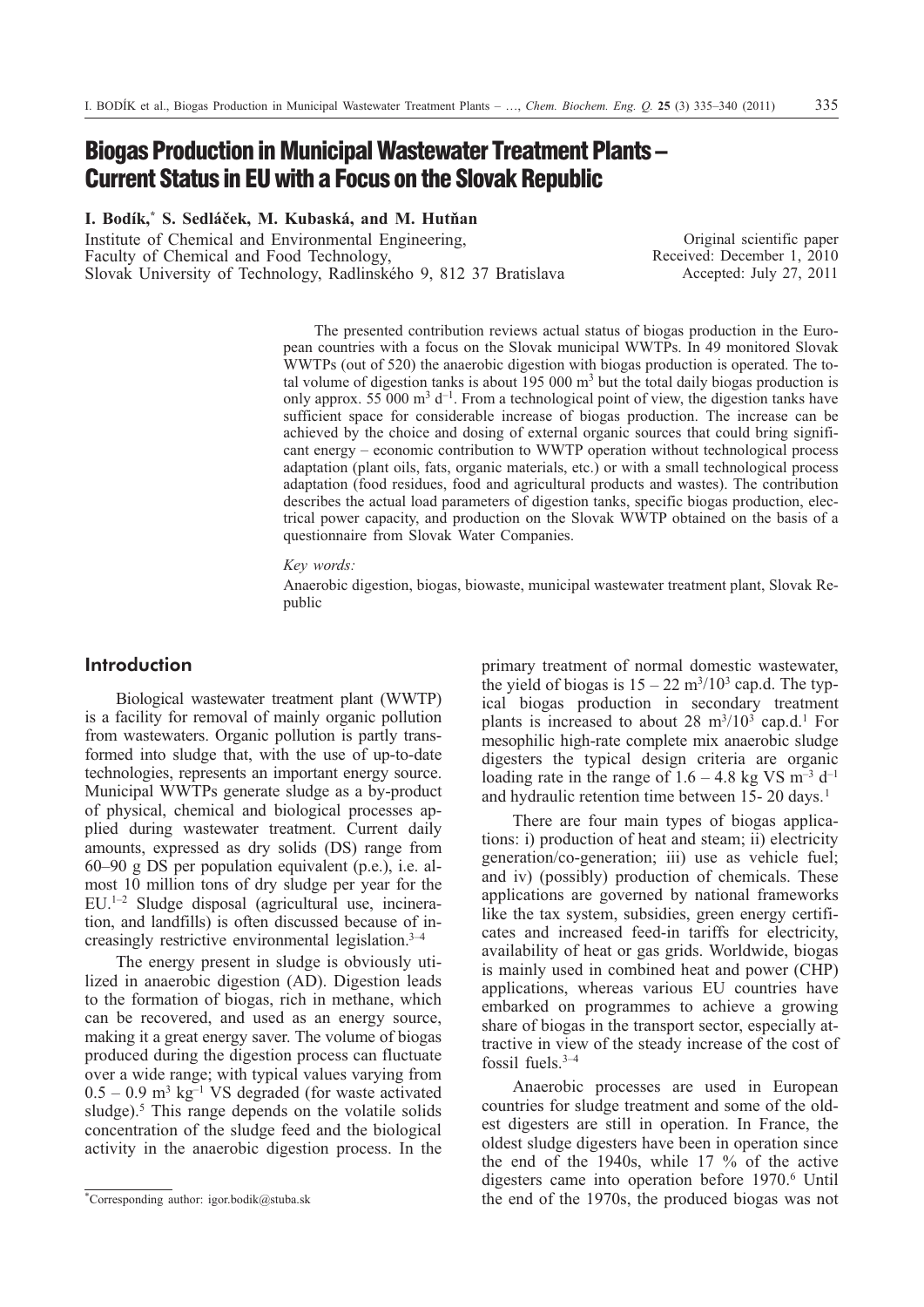always economically exploited. The gas was merely a by-product that smelt unpleasantly, possibly toxic, and was difficult to re-use. The best way was to burn it; at least it was simply released into the atmosphere. However, whenever tensions appeared in the energy market attempts were made to exploit this energy source.

Biogas production has slowly but steadily increased in the European WWTPs. The annual increase of biogas production is 4.5–5 %. The information about biogas production from different digestion systems (landfills, WWTPs and agricultural or municipal biogas plant – BGP) in selected European countries are reported in Table 1. Germany is the largest biogas producer in Europe generally in all biogas sources. Actual studies $7-8$  have reported that Germany and Denmark have already reached their peak rates of biogas valorisation from sludge taking into account their population. On the other hand, Italy, Spain and France have a very low biogas production on WWTPs compared to their population capacities.

The objective of the presented contribution is not only to show the high potential of biogas production in European WWTPs (with a focus on new<br>EU countries in Central Europe), but also to inspire<br>Table 1 – *Primary production of biogas and electricity* EU countries in Central Europe), but also to inspire

*production from biogas in selected EU-countries in 20097,8*

| Biogas production |           |              |                |                        |                |  |  |  |
|-------------------|-----------|--------------|----------------|------------------------|----------------|--|--|--|
| Country           | Landfills | <b>WWTPs</b> | <b>BGP</b>     | Electricity production |                |  |  |  |
|                   | GWh       | GWh          | GWh            | GWh                    | $MWh/10^3$ cap |  |  |  |
| Austria           | 57        | 220          | 1642           | 638                    | 72             |  |  |  |
| Belgium           | 515       | 24           | 909            | 462                    | 44             |  |  |  |
| Czech Rep.        | 340       | 392          | 779            | 441                    | 43             |  |  |  |
| Denmark           | 72        | 233          | 854            | 325                    | 60             |  |  |  |
| France            | 5144      | 526          | 450            | 847                    | 14             |  |  |  |
| G. Britain        | 17147     | 2902         | $\theta$       | 5591                   | 94             |  |  |  |
| Germany           | 3088      | 4497         | 41417          | 12562                  | 152            |  |  |  |
| Greece            | 538       | 142          | $\overline{c}$ | 217                    | 20             |  |  |  |
| Hungary           | 33        | 120          | 204            | 95                     | 9              |  |  |  |
| Italy             | 4208      | 58           | 901            | 1739                   | 30             |  |  |  |
| Poland            | 413       | 675          | 52             | 319                    | 8              |  |  |  |
| Slovakia          | 9         | 172          | 8              | 21                     | 4              |  |  |  |
| Slovenia          | 97        | 35           | 128            | 69                     | 34             |  |  |  |
| Spain             | 1628      | 116          | 383            | 527                    | 13             |  |  |  |
| Sweden            | 412       | 698          | 171            | 34                     | 4              |  |  |  |
| EU total          | 34907     | 11671        | 50481          | 25169                  | 34             |  |  |  |

operators to use sludge and other organic substrates more intensively for biogas production and its energy utilization. The situation in biogas production and possibilities for its exploitation in the Slovak Republic are presented.

## **Biogas production in WWTPs in Central European countries**

The new EU countries from Central Europe (CE) such as the Czech Republic, Hungary, Poland, Slovenia and Slovakia have markedly improved management of WWTPs since entering into the EU (2004). Tightened legislative requirements on effluent parameters especially nutrients,  $BOD<sub>5</sub>$  and COD parameters, changes in optimisation and control were very important factors in operation and maintenance of WWTP. With the EU-funds, almost all large WWTPs in the new EU countries have been reconstructed and upgraded. In the frame of WWTP reconstruction, the digesters, equipment for biogas production, collection and usage were also modernised.

The production of biogas in municipal WWTPs represents a significant contribution to total biogas production in the presented CE countries; the highest value is reported in the Slovak Republic (91 %), followed by Poland (59 %) and Hungary (34 %). The lowest biogas production in WWTPs is in the Czech Republic (26 %) and Slovenia (13 %). On the other hand, the Czech Republic has the highest specific value of biogas production per capita with 38.4 MWh/ $10^3$  cap, and Poland (17.7 MWh/ $10^3$  cap), whereas Hungary has the lowest  $(12.0 \text{ MWh}/10^3 \text{ cap})$ . All these statistical data confirm that CE countries have comparable WWTP biogas production with the EU-15 countries and in many parameters even better (see Table 1).

To increase energy efficiency of WWTP operation many digesters are operated in co-digestion mode. Co-digestion of sludge with energy waste (i.e. organic fraction of municipal solid waste – OFMSW, organic industrial waste) is a possibility that could lead to several benefits. $9-11$  This method is actually accepted in many EU-15 countries and is starting also in new EU countries. Schwarzenbeck *et al*. <sup>12</sup> reported that more than 20 % of digester free capacity in German WWTPs is available for co-digestion processes. Chudoba *et al*. <sup>13</sup> published data from Czech WWTPs (Veolia Voda Czech group only) with anaerobic digestion processes. From 33 monitored WWTPs where the biogas production process occurred, only 25 were equipped with biogas utilization units (minimally for heating of digesters or buildings) and only 16 had installed combined heat and power (CHP) units. Only on five of them were added external substrates and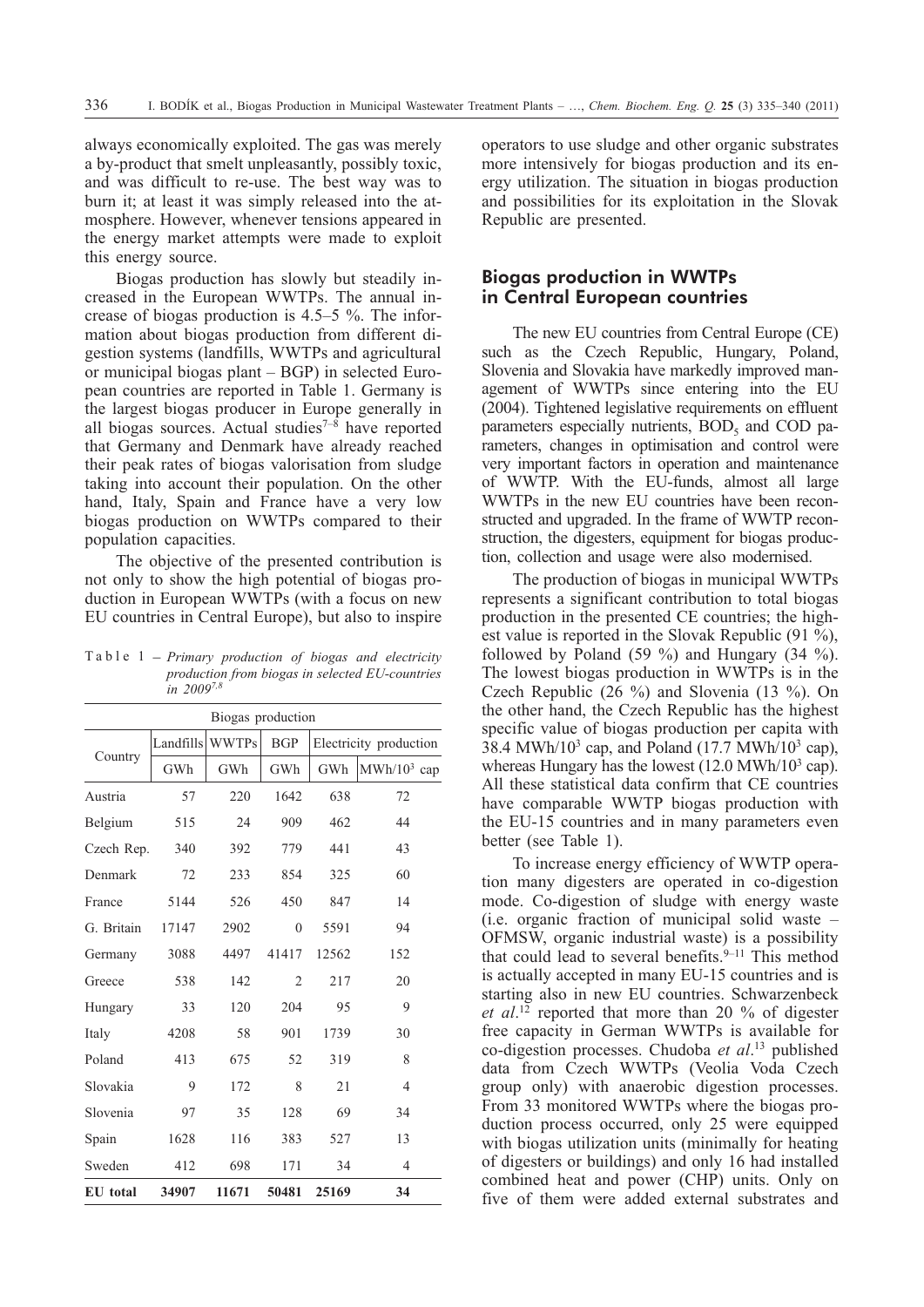OFMSW to increase the biogas production in the co-digestion processes. The co-digestion experiences of the Czech Republic were compared with other large WWTPs in the CE countries (Germany and Hungary). As co-digestion substrates e.g. waste grease, food waste, glycerine, dairy waste, etc. were often used. From the reported data it is evident that the use of external substrates has increased specific biogas production from  $0.45 \text{ m}^3 \text{ kg}^{-1} \text{ VS}$  up to  $0.54$  m<sup>3</sup> kg<sup>-1</sup> VS (under normal conditions – the temperature of 0 °C and pressure of 101325 Pa) which represents ca 20 % increase. Co-digestion leads to energy self-sufficiency of WWTPs. If operation of digesters runs without co-digestion the energy self-sufficiency rate of monitored WWTPs would average 40 %, co-digestion increases this value up to 53 %. Some monitored WWTPs (WWTP Pilsen with yeast waste, WWTP Braunschweig with grease waste) achieved the energy self-sufficiency on average 71.5 % and 66.3 % yearly, respectively. On the other hand, some negative aspects of co-digestion were also monitored, e.g. lower portion of methane in biogas, problems with dewatering, etc.<sup>13</sup>

As evident from Table 1, biogas production in Slovakia is dominant mostly in WWTPs. Recently, some agricultural biogas stations have been constructed and a few others are considered for construction, but due to the misty energy policy of the government in the area of renewable energy sources, they represent only a small share of biogas production. The energy economy of the state has led to a significant lag in relation to the developed EU countries, and Slovakia produces very small amounts of biogas energy. On the other hand, it is necessary to highlight that official data presented to European statistics are often incorrect and do not correspond with reality. The number of municipal WWTPs producing and treating biogas does not correspond with reality similarly as the amount of produced biogas and electrical power.

## **Biogas production in WWTPs in the Slovak Republic**

With the aim of mapping the actual situation in production and utilization of biogas in municipal WWTPs, a query about actual parameters was prepared and sent to all operators of WWTPs. The first complex and real survey of basic parameters of WWTPs, digestion tanks, biogas production and electrical power production in the WWTPs was obtained in  $2007$ , <sup>14</sup> in this paper the actual values (2009) are presented.

The next important goal of the contribution is to define "free" capacities in sludge and biogas management of individual WWTPs and to suggest their better efficiency, e.g. by adding various organic carbon sources that can promote the biogas production and consequently improve the efficiency transforming the biogas into heat or electrical power. Intense biogas production and utilization in Slovakia has great potential and could contribute to the economic operation of the Slovak WWTPs.

#### Sludge management

As obvious from Table 2, the total capacity of monitored WWTPs is more than 6.6 mil p.e., that is more than the number of inhabitants of the Slovak

Table 2 – *Summary of basic technological parameters of 10 largest municipal WWTPs with biogas production – year 2009 (\* represents average value from all 49 monitored Slovak WWTPs with biogas production)*

| Slovakia total* | 6 650 000                            | 196 000                                 | $74*$                                             | 58 000                              | $19*$                                                       | $25*$                                           |
|-----------------|--------------------------------------|-----------------------------------------|---------------------------------------------------|-------------------------------------|-------------------------------------------------------------|-------------------------------------------------|
| B. Bystrica     | 190 000                              | 10 000                                  | 143                                               | 2 100                               | 30                                                          | 14                                              |
| Prešov          | 200 370                              | 5 8 3 0                                 | 98                                                | 2 2 6 0                             | 38                                                          | 25                                              |
| Trnava          | 217 000                              | 11 450                                  | 88                                                | 2 600                               | 20                                                          | none                                            |
| Levice          | 217 300                              | 8 0 0 0                                 | 82                                                | 1 400                               | 14                                                          | 27                                              |
| Nitra           | 270 000                              | 9 200                                   | 85                                                | start                               | N                                                           | none                                            |
| Košice          | 391 700                              | 18 600                                  | 98                                                | 4 680                               | 25                                                          | 17                                              |
| Bratislava II.  | 486 600                              | 9 0 0 0                                 | 58                                                | 3 0 3 7                             | 20                                                          | 25                                              |
| Lipt.Mikuláš    | 619 096                              | 8 4 6 0                                 | 40                                                | 4 1 0 9                             | 19                                                          | none                                            |
| Žilina          | 746 204                              | 12 20 6                                 | 86                                                | 3 200                               | 22                                                          | 23                                              |
| Bratislava I.   | 1 092 000                            | 34 500                                  | 89                                                | 9 6 3 6                             | 25                                                          | 36                                              |
| <b>WWTP</b>     | Design capacity<br>of WWTP<br>(p.e.) | Volume of<br>digestion tanks<br>$(m^3)$ | Specific volume<br>per p.e. connected<br>(L/p.e.) | Biogas production<br>$(m^3 d^{-1})$ | Biogas production<br>per 1 p.e. connected<br>$(L/p.e.$ day) | Energy production<br>per p.e.<br>$(W/p.e.$ day) |
|                 |                                      |                                         |                                                   |                                     |                                                             |                                                 |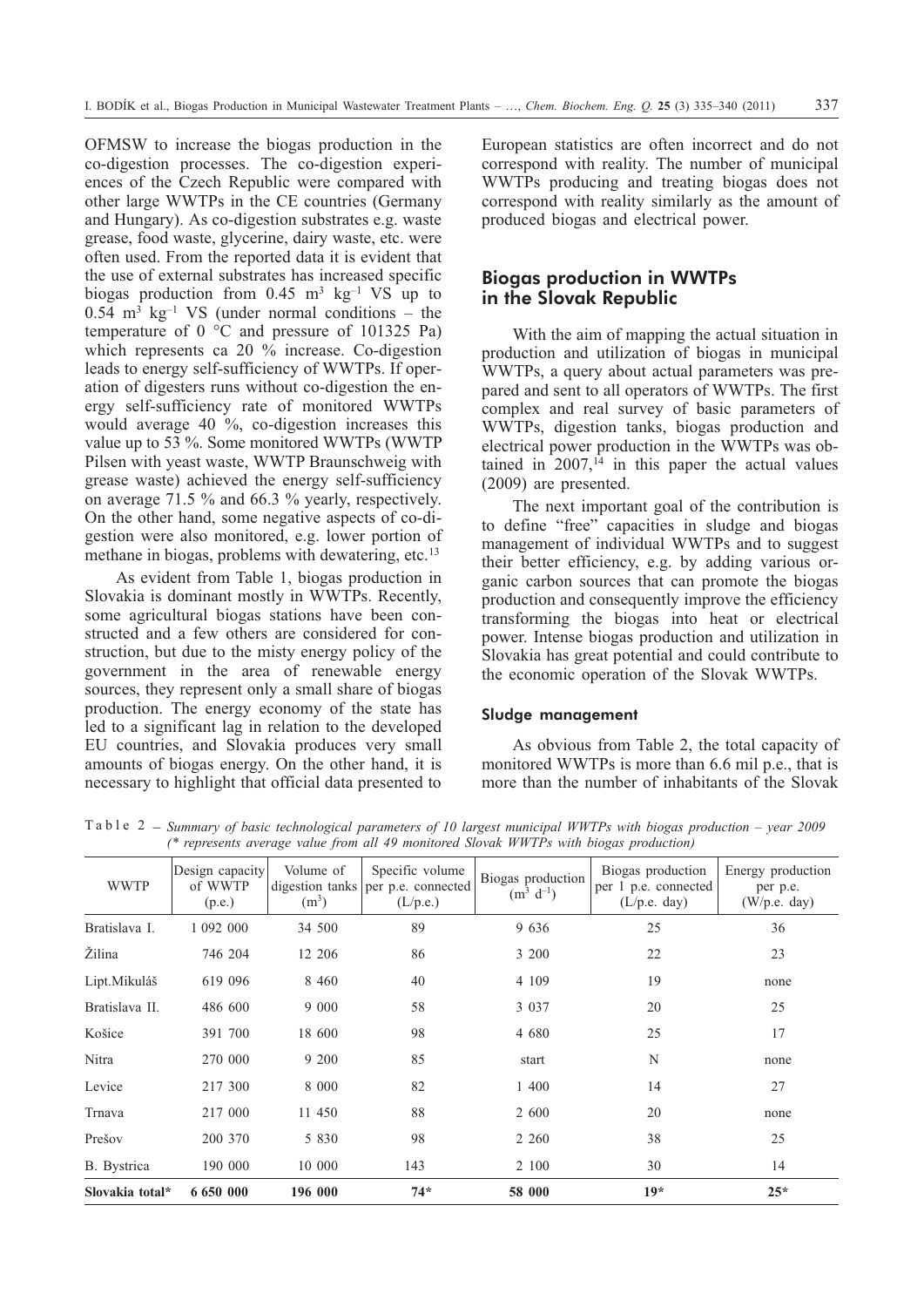Republic (in amount of p.e. the industrial contribution is calculated). The real data on exploitation of Slovak WWTPs show that many WWTPs are operated below the designed capacity (closing of many industrial factories connected to municipal WWTP, decreasing of specific wastewater production, decreasing of people equivalent connected to municipal WWTP, etc.). It is necessary to consider that the old free capacities of activated sludge systems are usually used for upgrading WWTPs on nutrient removal requirements, but the volume capacities of digester tanks are still free. Therefore, the majority of digestion tanks in Slovak WWTPs are under low-load operation.<sup>14</sup>

The total volume capacity of the digestion tanks in all Slovak WWTPs is ca 196 000 m3 (the smallest  $600 \text{ m}^3$  and the largest  $34,500 \text{ m}^3$ ). Specific volume (SV) of digestion tanks responding to one connected p.e. (Litre/p.e.) is relatively high. The average value of SV is 74 L/p.e., the smallest value of SV is measured in WWTP Zvolen (18 L/p.e.) and the highest value of SV is achieved in WWTP Púchov (172 L/p.e.). As it is seen from Fig. 1, many WWTPs have specific volumes of digestion tanks extremely high (higher than  $80-100$  L/p.e.), which in most cases can be assigned to ineffective sludge management (in some WWTPs part of volumes is out of operation, but total volume was reported in the statistical data).



*of digestion tanks*

The next important parameter affecting operation of digestion tanks is hydraulic retention time (HRT) of sludge in digestion tank. In Slovakia, the average HRT of sludge in digestion tanks (together with storage tank) is about 33 days, ranging between 12 to 92 days. All presented data indicate that most digestion tanks in WWTPs are over-dimensioned or insufficiently charged. Although some existing WWTPs are recently under reconstruction or they are planned to be reconstructed and the amount of connected inhabitants will increase, most WWTPs have free capacities for treatment of external substrates in digestors.

#### Biogas management

In all 49 monitored WWTPs the biogas management was operated. Nevertheless in some WWTPs there are no available data on biogas production (start-up of operation of biogas production, reconstruction of sludge management etc.). In 2007, in Slovak WWTPs about 55 000  $\mathrm{m}^3$  of biogas was produced daily, representing an annual production of almost 20 mil m<sup>3</sup> of biogas. The lowest biogas production is in WWTP Brezno (100 m<sup>3</sup>  $d^{-1}$ ), the highest in WWTP ÚČOV Bratislava (9600 m<sup>3</sup> d<sup>-1</sup>). The values of specific biogas production (litre of biogas/p.e.) in Slovak WWTPs vary between 5 L/p.e. (WWTP Pezinok) and 60 L/p.e. (WWTP Martin – Vrútky) with average value in all examined WWTPs 20 L/p.e. Fig. 2 shows the specific biogas production in 10 WWTPs with the highest biogas production.



*production*

The parameter of specific volume of biogas production (in litres per day) per litre of volume of digestion tank (in litres) is also interesting from the point of view of effectiveness of sludge management. WWTPs with good and effective sludge management (operating in optimal conditions, e.g. HRT about 20 days and organic loading rate about 2 kg VS  $m^{-3}$  d<sup>-1</sup>) achieve higher values of the parameter than WWTPs with low biogas production, high tank volumes etc. The average specific volume of biogas production in all executed WWTPs is 0.33 L  $L^{-1}$  d<sup>-1</sup>, the values vary from  $0.05$  L L<sup>-1</sup> d<sup>-1</sup> (WWTP Brezno) to 0.83 L L<sup>-1</sup> d<sup>-1</sup> (WWTP Bánovce n/B.).

#### Production of electrical power

In all executed WWTPs  $21$  mil m<sup>3</sup> of biogas were produced that theoretically represent about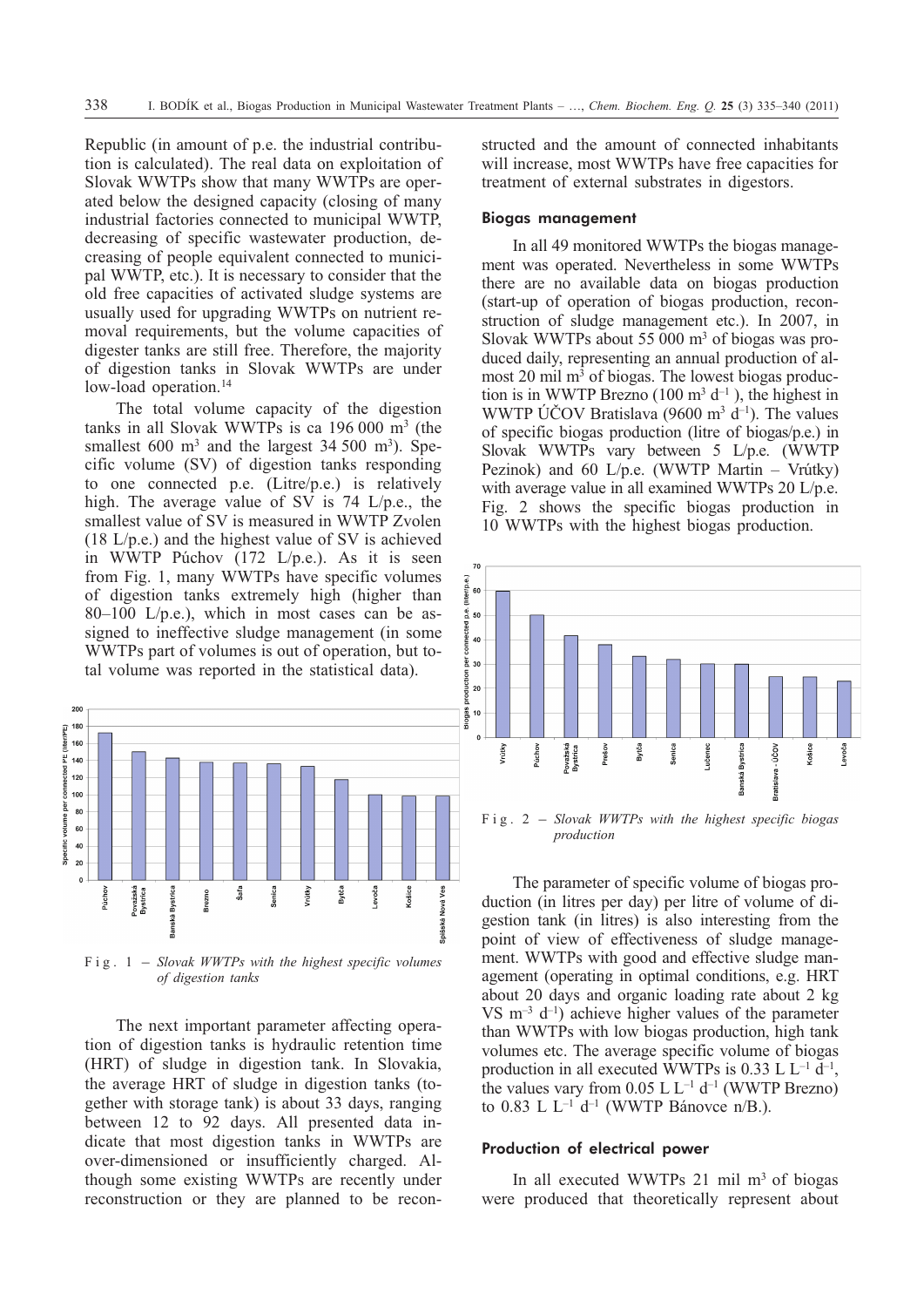125 GWh of energy. From 49 executed WWTPs only 21 of them have installed the equipment for electrical power generation (combined heat and power production – CHP) with total installed performance of 4.3 MW (individual WWTPs with performance range of 22–1600 kW). In 2009, in all presented WWTPs 35 000 kWh of electrical power was totally produced daily, representing 12.8 GWh annually. Average daily production of electrical power in WWTP with CHP was about 9.3 kWh/p.e. year or 380 kWh/1000 m<sup>3</sup> of digestion tanks per day. According to the information from water companies many WWTPs have serious intention of installing or enlarging production of electrical power.

### **Increase of biogas production**

As stated earlier, most Slovak municipal WWTPs have free technical and technological capacities for biogas production increase. It is clear that increase of biogas production from sludge produced in WWTP is limited, which is why only external sources of organic materials can be considered. The range of used external sources of organic materials is wide and most used materials in municipal WWTPs are, as follows:15–16

– Food industry intermediate products (waste and inconvenient raw materials, low-quality food, etc);

– Industrial intermediate products and wastes (chemical industry, treatment of organic materials, etc.);

– Wastes from restaurants, expired food;

– Green municipal waste, wastes from markets, etc.;

– Separately collected organic wastes from inhabitants;

– Wastes from animal husbandry, slaughter-houses, etc.

The use of external organic energy substrates could (in most cases) complicate the technology (worsening of sludge water quality, decreasing of sludge dewatering, etc.), and it would be necessary to add some technological units (sanitary and pasteurizing reactor) but the resulting effect would definitely in all cases be positive – important increase of biogas production and from long-term view improvement of economic indicators of the operation.

## **Conclusion**

The capacity of sludge and gas management in Slovak WWTPs is insufficiently utilized. From the technological point of view, the digestion tanks have sufficient capacity for a considerable increase of biogas production. The increase can be achieved by sufficient choice and dosage of external organic sources that can cause a significant energy  $-$  economic contribution to WWTP operation without technological process adaptations (plant oils, fats, organic materials, etc.) or with a small technological process adaptation (food residues, food and agricultural products and wastes). In cooperation with municipalities the biogas treatment with bio-fuel production for public transport seems to be very interesting.

91 % of the biogas production in Slovakia originates from wastewater treatment plants, which is relatively high in comparison with EU. This relation is caused by insufficient number of biogas plants in Slovakia. However, this situation should be changed in future, since the tendency of building new biogas stations is increasing, and also the biogas potential from landfills should be raised.

#### *ACKNOWLEDGEMENTS*

*The presented contribution was supported by the Slovak Research and Development Agency under the contract No. LPP-0019-09. This contribution is also a result of the project implementation: National Centre for Research and Application of Renewable Energy Sources (ITMS: 26240120016), supported by the Research & Development Operational Programme funded by the ERDF.*

# List of abbreviations and symbols List of abbreviat<br>AD -anaerobic digestion List<br>AD -<br>BGP -

- 
- $BGP biogas plant$ BGP –<br>BOD<sub>5</sub><br>CE –
- AD anaerobic digestion<br>
BGP biogas plant<br>
BOD<sub>5</sub> biochemical oxygen demand, mg L<sup>-1</sup> BOD<sub>5</sub><br>CE –<br>CHP –
- 
- CE central Europe<br>CHP combined heat<br>COD chemical oxyg  $CHP$  – combined heat and power CHP – combined heat a<br>
COD – chemical oxygen<br>
DS – dry solids, g  $L^{-1}$
- $COD$  chemical oxygen demand, mg  $L^{-1}$
- COD –<br>DS –<br>HRT DS – dry<br>HRT – hyd<br>OFMSW –
- 

HRT – hydraulic retention time, d<br>OFMSW – organic fraction of mu<br>pe – population equivalent  $OFMSW - organic fraction of municipal solid waste$ 

- population equivalent
- OFMSW organic fraction of<br>pe population equivalent<br>SV specific volume, L  $pe^{-1}$ pe –<br>SV –<br>VS –  $\text{SV}$  - sp<br>  $\text{VS}$  - vo<br>
WWTP -
- VS volatile solids, g  $L^{-1}$

WWTP - wastewater treatment plant

#### References

- 1. Metcalf & Eddy. Wastewater Engineering Treatment and Reuse, 4th ed., McGraw-Hill Publishing, New York, 2004, pp 1502–1533.
- 2. *Appels, L., Baeyens, J., Degréve, J., Dewil, R.,* Prog. Energy Comb. Sci. **34** (2008) 755.